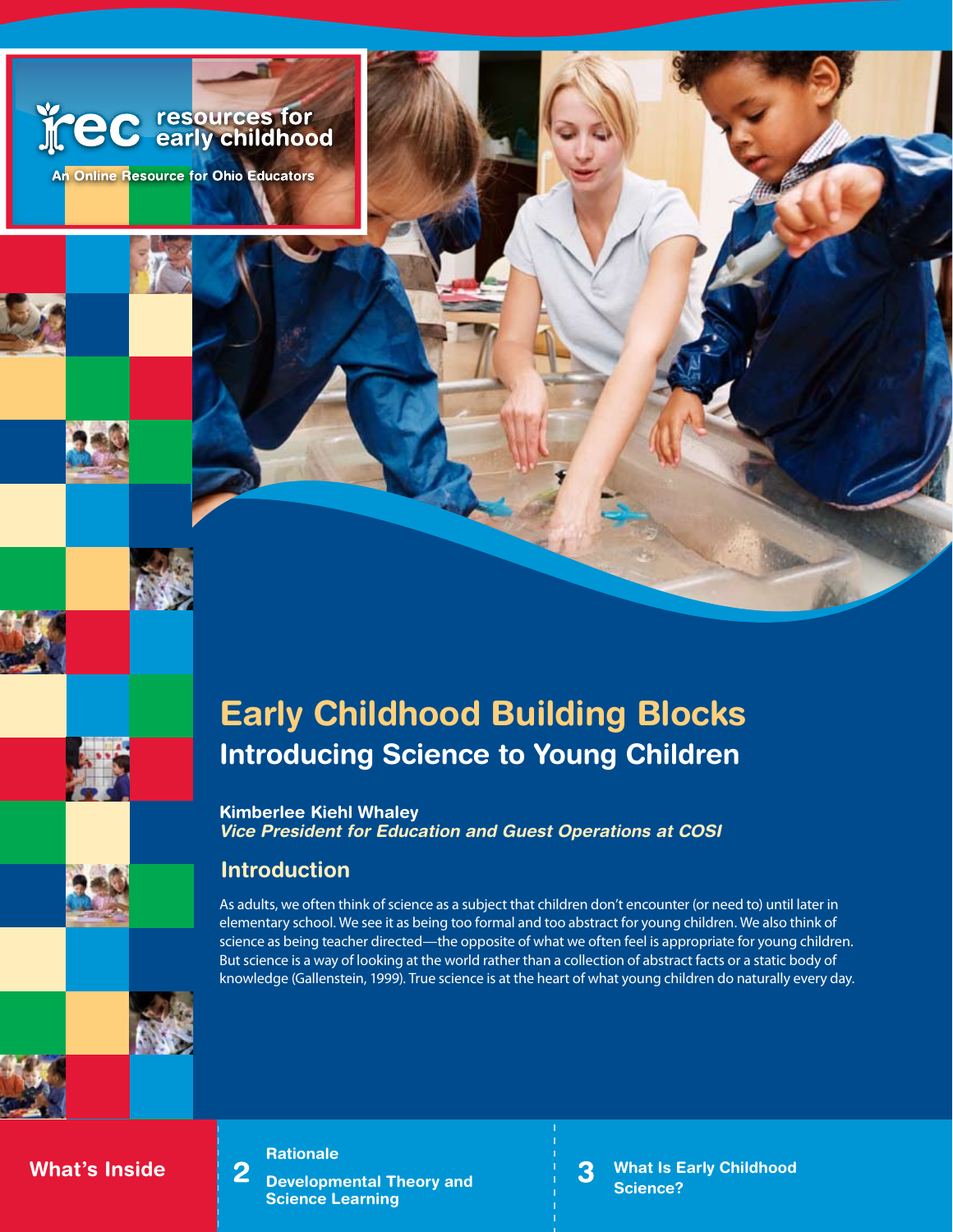# **What Is Early Childhood Science?**

Many think of science as a collection of abstract facts to be memorized, and early childhood teachers often do not feel comfortable with science content, thinking that they don't really know or understand the "facts" of science. Early childhood teachers must let go of the image of themselves as the suppliers of the answers and begin to see themselves as co-explorers in the search for understanding. The teacher in the early childhood setting should be offering children opportunities to think critically, solve problems, make good decisions, be curious and open-minded, and develop a positive approach to failure. Especially during the early childhood years, science is much more about these skills (known as process skills) than it is the facts, and teachers don't always need to know the "answers" to be good science teachers. Instead they need to know how to ask the right questions and how to explore alongside

their children. In early childhood classrooms, extending the possibilities for exploration of ideas, and thus the amount of physical knowledge a child has, should be the main focus of the teacher (Ansbacher, 1987). Skill and concept development begin to come into play more during the early elementary years.

So teachers who are worried about their lack of knowledge about science content can relax, knowing that giving children the opportunity to use and practice process skills is the most important science education they can provide. By using process skills, young children are also developing inquiry skills that are so vital to truly successful science learning. The sections below introduce each process skill briefly, followed by an example of how it might look in an early childhood setting taken from a long-term project in a preschool classroom.

### **Observing**

#### **Describing the world around you.**

Using the senses and other "tools" to gather information about an object or event.

Identifying similarities, differences, and details.

Observing may include the process skills of:

- *Measuring. •*
- *Comparing Finding similarities and differences. •*
- *Categorizing/classifying Grouping things according to certain characteristics. •*
- *Counting. •*

#### **Inferring**

**Reading between the lines, making assumptions. In early childhood these assumptions are often false, but it is important to let the children continue in their thinking rather than to correct them.**

Making preliminary conclusions that have not been actually observed, by looking at what is already known about the object or event.

Young children are just developing this skill—they tend to jump to conclusions based on quick observations.

The children observe that the snow on the playground from the last big snowfall has begun to melt, and they begin to ask questions about what is making it melt. Children use yardsticks to measure the snow every day and generate questions about what is making it melt.

The children infer that it is the light from the sun that is making the snow melt. They come to this conclusion based on their observations while being on the playground.

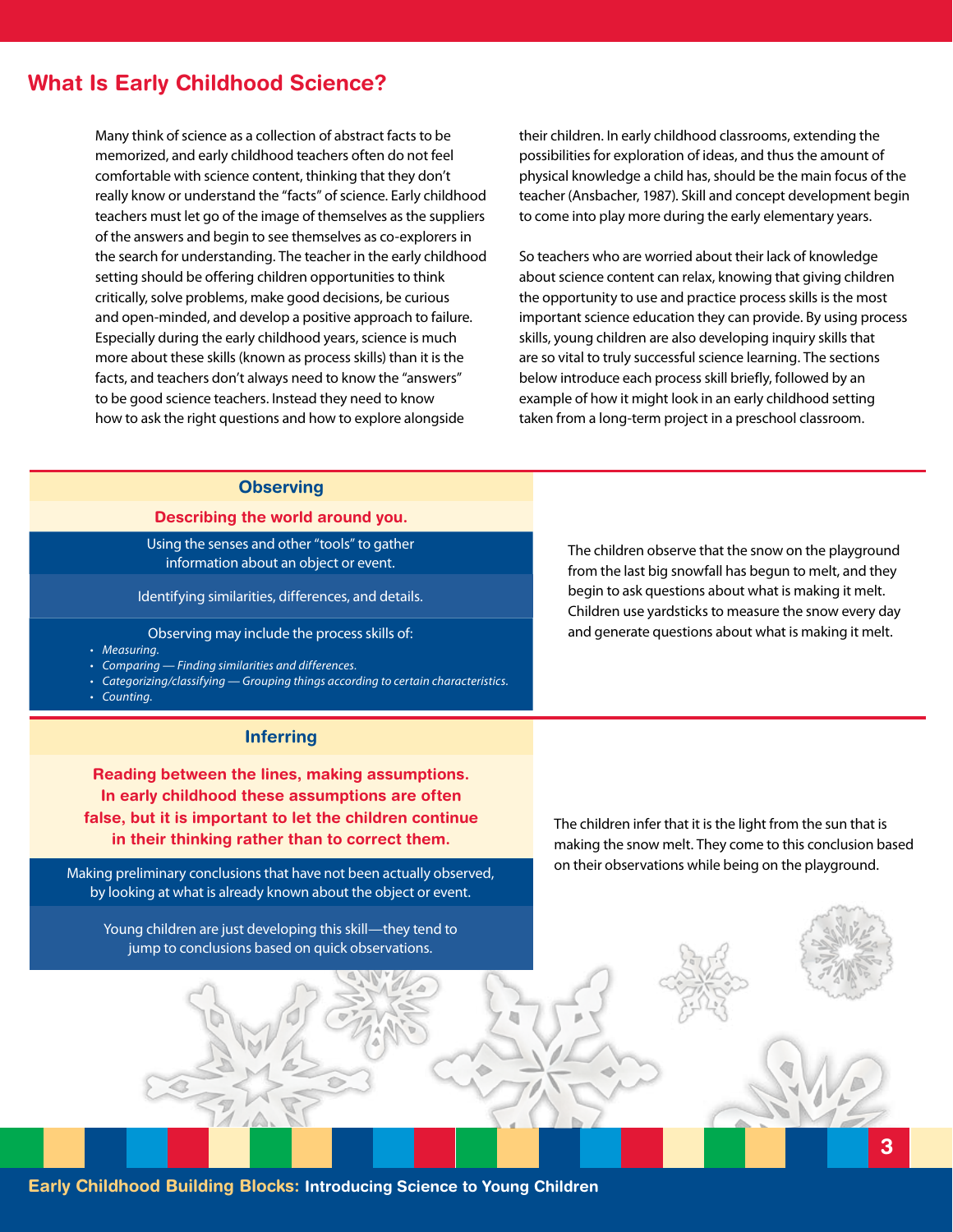| Raising questions about objects, events, or phenomena.<br>Good questions often begin with "What causes?" "How<br>does?" "What makes?" "What if?" "Why?"                                                                            | The teacher in the classroom records their<br>questions. "Why does the snow melt?" "How<br>could we find out if it is the light that makes it<br>melt?" "Does the snow still melt at night?" |
|------------------------------------------------------------------------------------------------------------------------------------------------------------------------------------------------------------------------------------|----------------------------------------------------------------------------------------------------------------------------------------------------------------------------------------------|
| <b>Hypothesizing</b><br><b>Giving possible explanations.</b><br>Forming a preliminary explanation or testable statement, based on experience.<br>Encourage explanations with "I think" "What do<br>you think?" "Why do you think?" | Based on their observations and questions, the<br>children form a hypothesis that it is the light<br>from the sun that makes the snow melt.                                                  |
| <b>Planning</b><br>Devising investigations to test a hypothesis.<br>Designing one's own investigation using procedures to collect information.                                                                                     | Together the teacher and the children plan some<br>experiments to see if their hypothesis is correct. They<br>make various plans for how they will bring snow inside                         |
| Planning is not always formal.<br>"How can we find out?"                                                                                                                                                                           | and place it under lights to see what happens.                                                                                                                                               |
| $\overline{\mathbf{4}}$<br>Early Childhood Building Blocks: Introducing Science to Young Children                                                                                                                                  |                                                                                                                                                                                              |

**Questioning**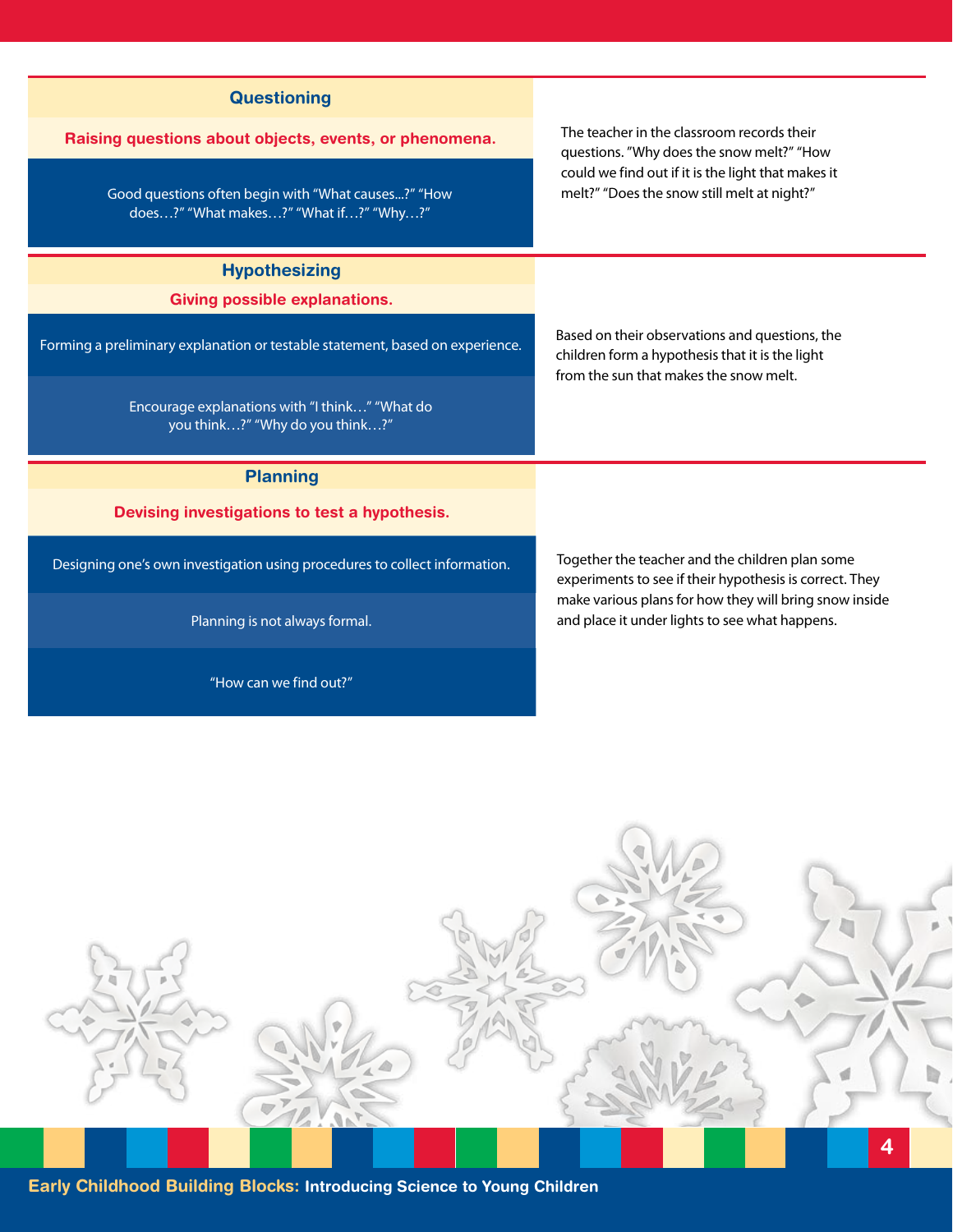#### **Predicting**

#### **Using ideas or evidence to predict an outcome.**

Stating the outcome of a specific future event based on a pattern of evidence or an explanation.

Often involves an action and a reaction or an if-then statement.

A prediction is not a wild guess.

You may have several predictions.

"What do you think will happen when…?" "If we do…, then what will happen?"

**Investigating Conducting an "experiment," testing your ideas.**

Carrying out a planned experiment based upon your hypothesis. In early childhood, experiments may be spontaneous, but as children get older (three years and up), we can help them be more thoughtful about planning their investigations.

Investigations use most of the previous process skills.

Before each of their experiments, the teacher asks the students to predict what they think will happen. These predictions and the results of the experiments are put on a chart for the children to use to make new predictions.

The students bring snow in from the playground in a bucket, place it under a light in the classroom, and carefully observe what happens. When the snow melts, they insist that their hypothesis was right. The teacher pushes them to investigate and be sure that it was really the light that caused the snow to melt by asking them how they can be really sure that it was the light and not something else. The children then decide to put the snow in the closet where there is no light and see what happens. When the snow again melts, they decide that some light must have slipped in and place another bucket of snow in the closet, this time taping all the possible space where light could slip in. At the end of each experiment, the teacher takes them back to their predictions, and they compare the results with the predictions and ask a new set of questions.